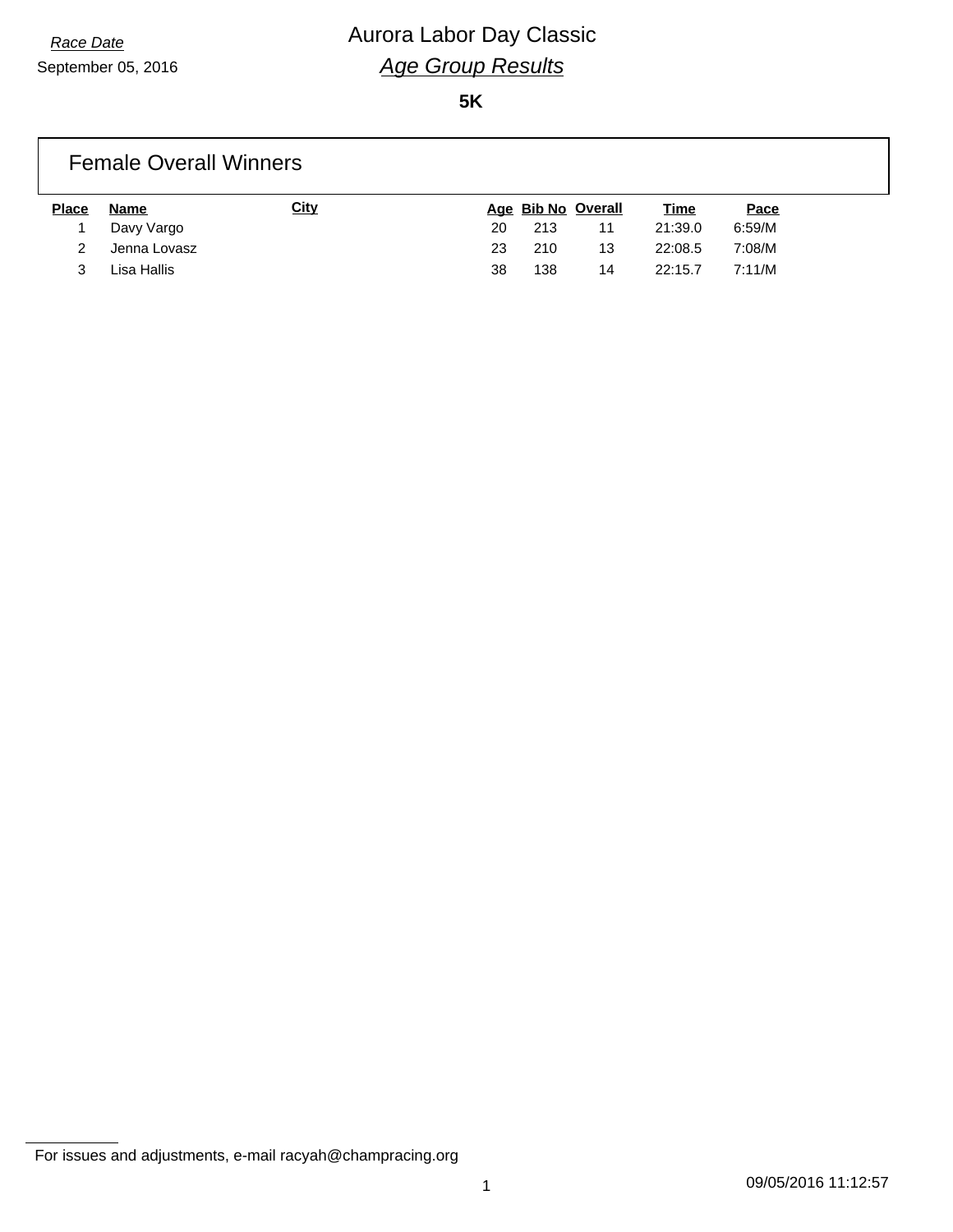September 05, 2016

## *Race Date* **Aurora Labor Day Classic** *Age Group Results*

**5K**

| <b>Place</b>   | <b>Name</b>             | <b>City</b> |    | Age Bib No Overall |                    | <b>Time</b> | Pace    |
|----------------|-------------------------|-------------|----|--------------------|--------------------|-------------|---------|
| 1              | Eva Logan               |             | 10 | 163                | 39                 | 25:17.8     | 8:09/M  |
| 2              | Alyssa Hallis           |             | 9  | 139                | 42                 | 25:19.7     | 8:10/M  |
| 3              | Julia VanBokkeler       |             | 9  | 236                | 54                 | 26:08.8     | 8:26/M  |
| 4              | <b>Erin Hallis</b>      |             | 9  | 140                | 60                 | 27:08.0     | 8:45/M  |
| 5              | Madz Genovese           |             | 9  | 215                | 81                 | 30:45.4     | 9:55/M  |
| 6              | Isabella Otero          |             | 9  | 174                | 91                 | 31:39.6     | 10:13/M |
| 7              | Olivia Leon             |             | 9  | 159                | 100                | 34:36.7     | 11:10/M |
|                | Female 11 to 14         |             |    |                    |                    |             |         |
| <b>Place</b>   | <b>Name</b>             | <b>City</b> |    | Age Bib No Overall |                    | <b>Time</b> | Pace    |
| 1              | Megan Hale              |             | 13 | 239                | 64                 | 27:16.9     | 8:48/M  |
| 2              | <b>Emalee Mihalek</b>   |             | 13 | 166                | 82                 | 30:52.2     | 9:57/M  |
| 3              | Ally Kaufman            |             | 11 | 151                | 106                | 36:23.7     | 11:44/M |
|                | Female 20 to 29         |             |    |                    |                    |             |         |
| <b>Place</b>   | <b>Name</b>             | <b>City</b> |    | Age Bib No Overall |                    | <b>Time</b> | Pace    |
| 1              | Kelsey Kempert          |             | 27 | 153                | 19                 | 23:17.3     | 7:31/M  |
| $\overline{c}$ | Katie Hansan            |             | 27 | 259                | 30                 | 24:28.6     | 7:54/M  |
| 3              | Lianna Holub            |             | 29 | 143                | 85                 | 31:00.9     | 10:00/M |
| 4              | Jennifer Hall           |             | 24 | 194                | 92                 | 31:57.5     | 10:18/M |
|                | Jessica Malott          |             | 26 | 191                | 101                | 35:40.9     | 11:30/M |
| 5              |                         |             | 28 | 246                | 108                | 36:45.2     | 11:51/M |
| 6              | Jamie Balzano           |             |    | 87                 | 110                | 37:28.5     | 12:05/M |
| 7              | Andrea Galbraith        |             | 27 |                    |                    |             |         |
| 8              | Jesse Horvath           |             | 25 | 192                | 113                | 38:44.7     | 12:30/M |
| 9              | Samantha Mclendon       |             | 24 | 193                | 114                | 38:45.6     | 12:30/M |
| 10             | Shelly McKenzie         |             | 27 | 258                | 117                | 39:50.7     | 12:51/M |
|                | Female 30 to 39         |             |    |                    |                    |             |         |
| <b>Place</b>   | <b>Name</b>             | <b>City</b> |    |                    | Age Bib No Overall | <b>Time</b> | Pace    |
| 1              | <b>Stacey Ward</b>      |             | 31 | 186                | 24                 | 23:54.4     | 7:43/M  |
| 2              | <b>Elizatbeth Cross</b> |             | 36 | 224                | 40                 | 25:18.9     | 8:10/M  |
| 3              | Sarah Delly             |             | 35 | 206                | 62                 | 27:15.2     | 8:47/M  |
| 4              | <b>Lesley Tietz</b>     |             | 39 | 244                | 65                 | 27:49.6     | 8:58/M  |
| 5              | <b>Brittany Tyjeski</b> |             | 31 | 183                | 69                 | 28:31.8     | 9:12/M  |
| 6              | <b>Whitney Daly</b>     |             | 35 | 57                 | 71                 | 28:42.1     | 9:15/M  |

09/05/2016 11:12:57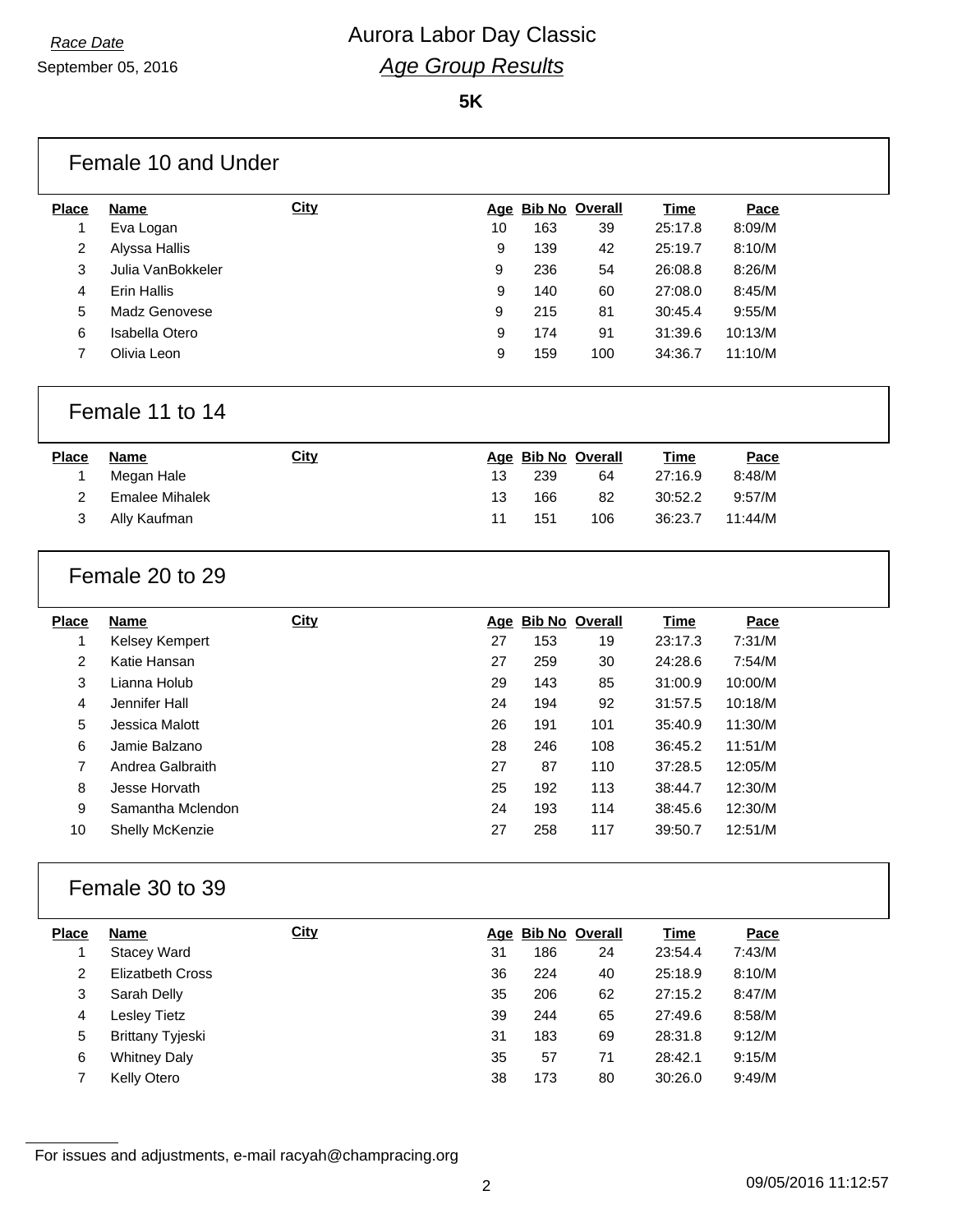September 05, 2016

#### *Race Date* **Aurora Labor Day Classic** *Age Group Results*

**5K**

|                | Female 30 to 39            |                 |    |     |                    |             |         |  |
|----------------|----------------------------|-----------------|----|-----|--------------------|-------------|---------|--|
| <b>Place</b>   | <b>Name</b>                | <b>City</b>     |    |     | Age Bib No Overall | <b>Time</b> | Pace    |  |
| 8              | Toni Taylor                |                 | 32 | 214 | 84                 | 30:59.7     | 10:00/M |  |
| 9              | Angela Kirchner            | Hudson OH       | 35 | 249 | 87                 | 31:09.2     | 10:03/M |  |
| 10             | <b>Katie Searles</b>       |                 | 34 | 216 | 89                 | 31:15.6     | 10:05/M |  |
| 11             | Molly Gaydos               |                 | 37 | 134 | 97                 | 33:52.1     | 10:55/M |  |
| 12             | <b>KAatherine McArthur</b> |                 | 39 | 208 | 98                 | 34:15.6     | 11:03/M |  |
| 13             | Jessica Galbraith          |                 | 32 | 146 | 102                | 35:51.1     | 11:34/M |  |
| 14             | <b>Allison Vereb</b>       |                 | 35 | 240 | 103                | 36:12.2     | 11:41/M |  |
| 15             | Ellen Wurn                 |                 | 35 | 227 | 104                | 36:13.4     | 11:41/M |  |
| 16             | Katie Piccirillo           |                 | 34 | 230 | 107                | 36:27.6     | 11:45/M |  |
| 17             | Kim Morgan                 | Munroe Falls OH | 32 | 189 | 115                | 39:02.5     | 12:35/M |  |
| 18             | Lorella Fini-lacovetta     |                 | 39 | 252 | 123                | 53:38.4     | 17:18/M |  |
|                | Female 40 to 49            |                 |    |     |                    |             |         |  |
|                |                            |                 |    |     |                    |             |         |  |
| Place          | <b>Name</b>                | City            |    |     | Age Bib No Overall | <b>Time</b> | Pace    |  |
| $\mathbf{1}$   | Annette Lomis              |                 | 41 | 256 | 35                 | 24:52.8     | 8:01/M  |  |
| $\overline{c}$ | Amy Lennon                 |                 | 44 | 204 | 41                 | 25:19.6     | 8:10/M  |  |
| 3              | Kim Girolamo               |                 | 49 | 135 | 44                 | 25:22.9     | 8:11/M  |  |
| 4              | Tammy Dingman              |                 | 45 | 107 | 47                 | 25:39.5     | 8:16/M  |  |
| 5              | Colleen Hall               |                 | 45 | 137 | 51                 | 25:57.3     | 8:22/M  |  |
| 6              | Melissa Hale               |                 | 42 | 238 | 63                 | 27:16.6     | 8:48/M  |  |
| $\overline{7}$ | <b>Margaret Emrick</b>     |                 | 42 | 199 | 79                 | 29:34.0     | 9:32/M  |  |
| 8              | <b>Adrian Neloms</b>       |                 | 41 | 169 | 93                 | 32:51.9     | 10:36/M |  |
| 9              | Debbie Schinker            |                 | 46 | 251 | 99                 | 34:25.3     | 11:06/M |  |
| 10             | Michelle Lochran           |                 | 44 | 250 | 124                | 55:43.4     | 17:58/M |  |
|                | Female 50 to 59            |                 |    |     |                    |             |         |  |
| <b>Place</b>   | <b>Name</b>                | <b>City</b>     |    |     | Age Bib No Overall | <b>Time</b> | Pace    |  |
| 1              | Lauri Kirchner             |                 | 53 | 89  | 31                 | 24:29.0     | 7:54/M  |  |

 Sandra Horvath 57 148 90 31:17.1 10:05/M Patti Holub Solon OH 53 145 95 33:26.1 10:47/M Sue Michos 55 203 111 38:02.7 12:16/M Phyllis Ollis 55 171 112 38:32.0 12:26/M Lori VanBokkeler 51 237 116 39:24.3 12:43/M Christine Bellian 56 235 121 47:51.4 15:26/M Andrea Brady 56 226 122 47:52.0 15:26/M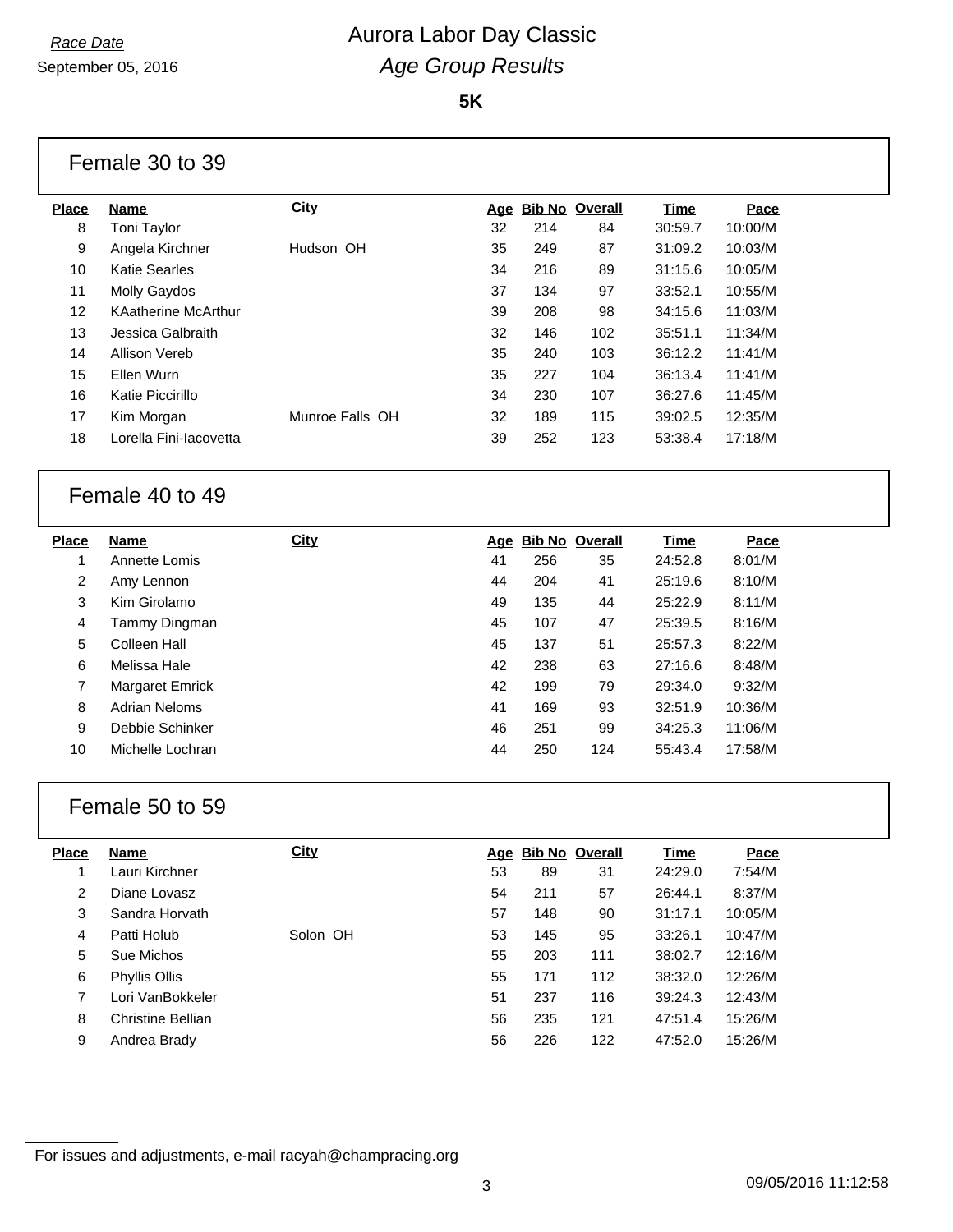# *Race Date* **Aurora Labor Day Classic** *Age Group Results*

**5K**

|              | Female 60 and Over |             |    |     |                    |             |         |
|--------------|--------------------|-------------|----|-----|--------------------|-------------|---------|
| <b>Place</b> | Name               | <u>City</u> |    |     | Age Bib No Overall | <u>Time</u> | Pace    |
|              | Nancy Pettigrew    |             | 62 | 177 | 61                 | 27:10.1     | 8:46/M  |
|              | Lola Plough        | Ravenna OH  | 67 | 160 | 88                 | 31:11.4     | 10:04/M |
| 3            | Diane Kelvington   |             | 64 | 152 | 119                | 42:01.3     | 13:33/M |

For issues and adjustments, e-mail racyah@champracing.org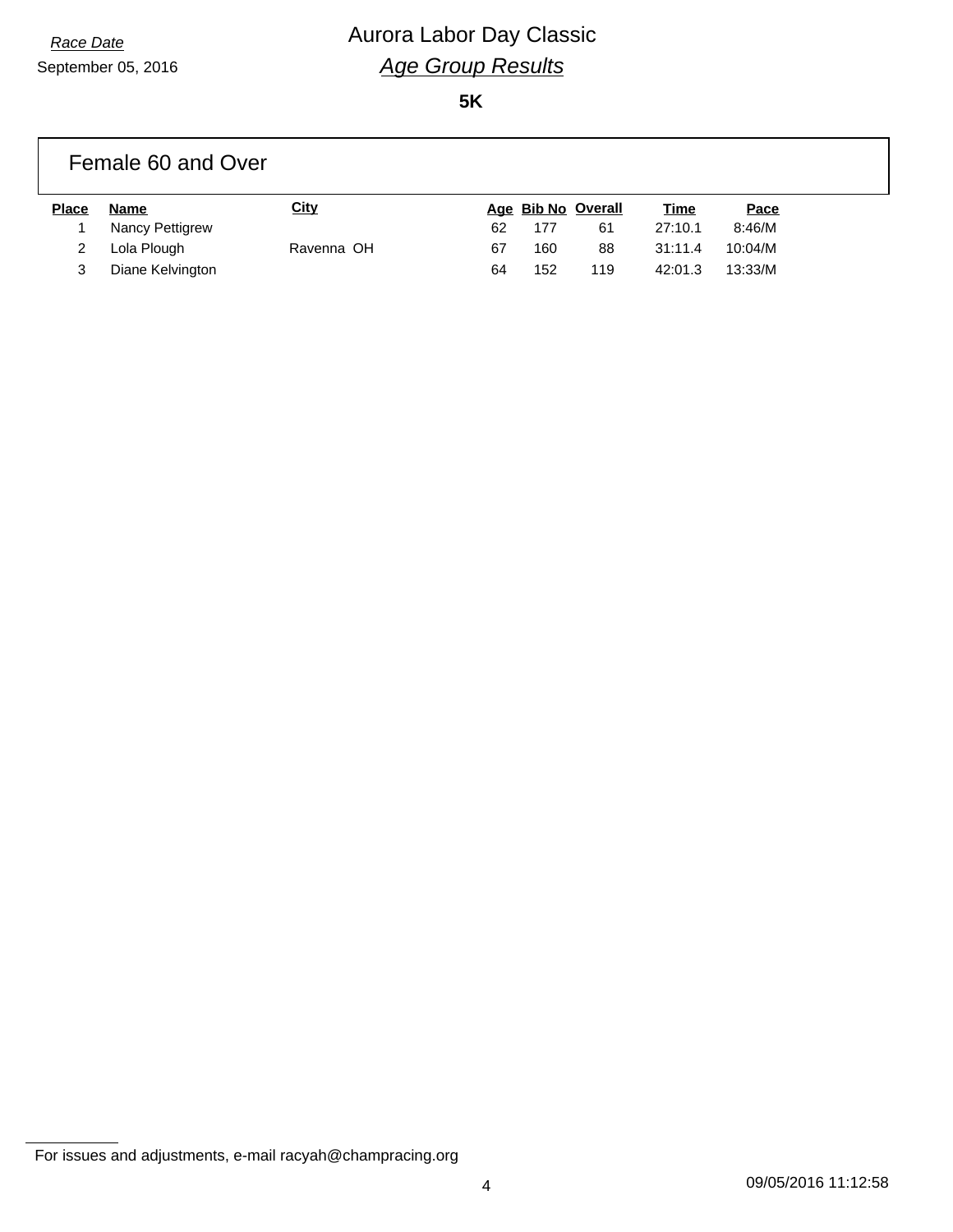## *Race Date* **Aurora Labor Day Classic** *Age Group Results*

**5K**

#### Male Overall Winners

| <b>Place</b> | <b>Name</b>    | <u>City</u> |     |     | Age Bib No Overall | <u>Time</u> | <u>Pace</u> |
|--------------|----------------|-------------|-----|-----|--------------------|-------------|-------------|
|              | James Sjostrom |             | 34  | 179 |                    | 15:45.4     | 5:05/M      |
|              | Max Gross      |             | 17  | 254 |                    | 17:16.3     | 5:34/M      |
|              | MArk Ruppo     |             | 43. | 217 |                    | 17:44.9     | 5:43/M      |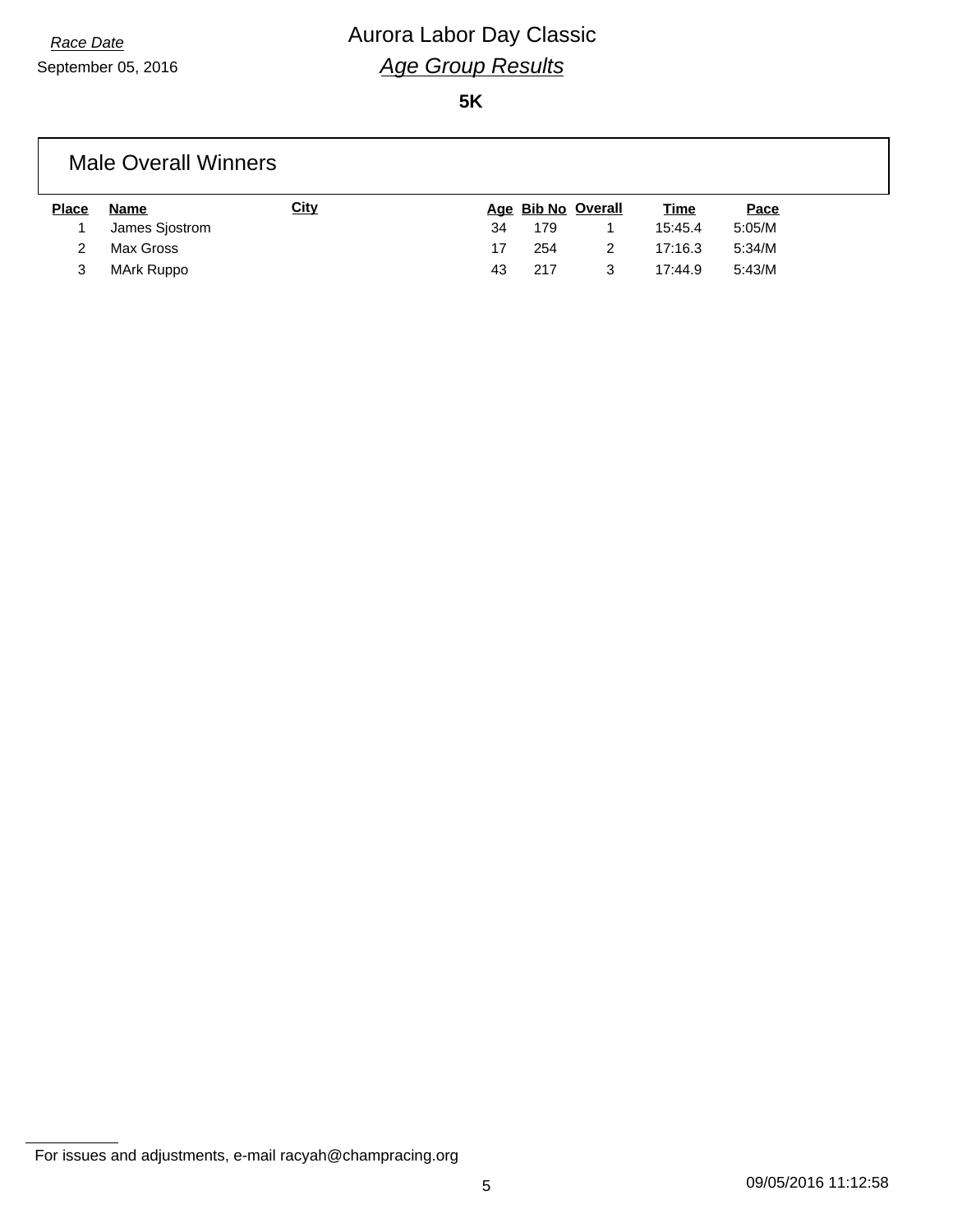#### *Race Date* **Aurora Labor Day Classic** *Age Group Results*

**5K**

|                         | Male 10 and Under           |             |                |            |                    |                    |                  |  |
|-------------------------|-----------------------------|-------------|----------------|------------|--------------------|--------------------|------------------|--|
| <b>Place</b>            | <b>Name</b>                 | <b>City</b> |                |            | Age Bib No Overall | <b>Time</b>        | Pace             |  |
| 1                       | <b>Austin Otero</b>         |             | 8              | 175        | 26                 | 24:19.6            | 7:51/M           |  |
| 2                       | Ryder Lennon                |             | 9              | 207        | 38                 | 25:13.8            | 8:08/M           |  |
| 3                       | <b>MIchael Piccirrillo</b>  |             | 10             | 229        | 49                 | 25:42.6            | 8:17/M           |  |
| 4                       | <b>Thomas Daly</b>          |             | $\overline{7}$ | 79         | 72                 | 28:42.2            | 9:15/M           |  |
|                         | Male 11 to 14               |             |                |            |                    |                    |                  |  |
| <b>Place</b>            | <b>Name</b>                 | <b>City</b> |                |            | Age Bib No Overall | <b>Time</b>        | Pace             |  |
| 1                       | Jacob German                |             | 13             | 222        | 22                 | 23:47.4            | 7:40/M           |  |
| 2                       | Andrew Leon                 |             | 12             | 158        | 77                 | 29:26.0            | 9:30/M           |  |
| 3                       | <b>Reece Emrick</b>         |             | 11             | 205        | 78                 | 29:31.4            | 9:31/M           |  |
|                         | Male 15 to 19               |             |                |            |                    |                    |                  |  |
| <b>Place</b>            | <b>Name</b>                 | <b>City</b> |                |            | Age Bib No Overall | <b>Time</b>        | Pace             |  |
| 1                       | <b>Ben Gross</b>            |             | 15             | 255        | 7                  | 19:35.2            | 6:19/M           |  |
| 2                       | <b>Ben Stager</b>           |             | 16             | 200        | 25                 | 24:05.0            | 7:46/M           |  |
|                         | Male 20 to 29               |             |                |            |                    |                    |                  |  |
| <b>Place</b>            | <b>Name</b>                 | <b>City</b> |                |            | Age Bib No Overall | <b>Time</b>        | Pace             |  |
| 1                       | Stephen Kudley              |             | 26             | 209        | 8                  | 20:04.4            | 6:28/M           |  |
| $\overline{2}$          | Dan POst                    |             | 27             | 261        | 9                  | 20:22.0            | 6:34/M           |  |
| 3                       | Luc LaBonte                 |             | 24             | 225        | 10                 | 20:54.2            | 6:45/M           |  |
| 4                       | <b>THomas McKEnzie</b>      |             | 27             | 257        | 17                 | 22:30.3            | 7:15/M           |  |
| 5                       | Dan Hickey                  |             | 28             | 142        | 70                 | 28:40.6            | 9:15/M           |  |
|                         | Male 30 to 39               |             |                |            |                    |                    |                  |  |
| <b>Place</b>            | <b>Name</b>                 | <b>City</b> |                |            | Age Bib No Overall | <b>Time</b>        | Pace             |  |
| 1                       | Eric Daly                   |             | 32             | 185        | 16                 | 22:25.6            | 7:14/M           |  |
| $\overline{\mathbf{c}}$ | <b>Matt Delly</b>           |             | 36             | 195        | 18                 | 22:52.6            | 7:23/M           |  |
| 3                       | Adam Tyjeski                |             | 32             | 182        | 20                 | 23:32.3            | 7:35/M           |  |
| 4                       | Dan Stosnider               |             | 33             | 242        | 21                 | 23:34.7            | 7:36/M           |  |
|                         | Tom Balzano                 |             | 31             | 247        | 23                 | 23:47.7            | 7:40/M           |  |
| 5                       |                             |             |                |            |                    |                    |                  |  |
| 6                       | Peter Daly                  |             | 35             | 36         | 32                 | 24:40.2            | 7:57/M           |  |
| 7                       | Joshua Plough<br>Kyle Juist |             | 39<br>31       | 284<br>150 | 36<br>55           | 25:07.7<br>26:16.2 | 8:06/M<br>8:28/M |  |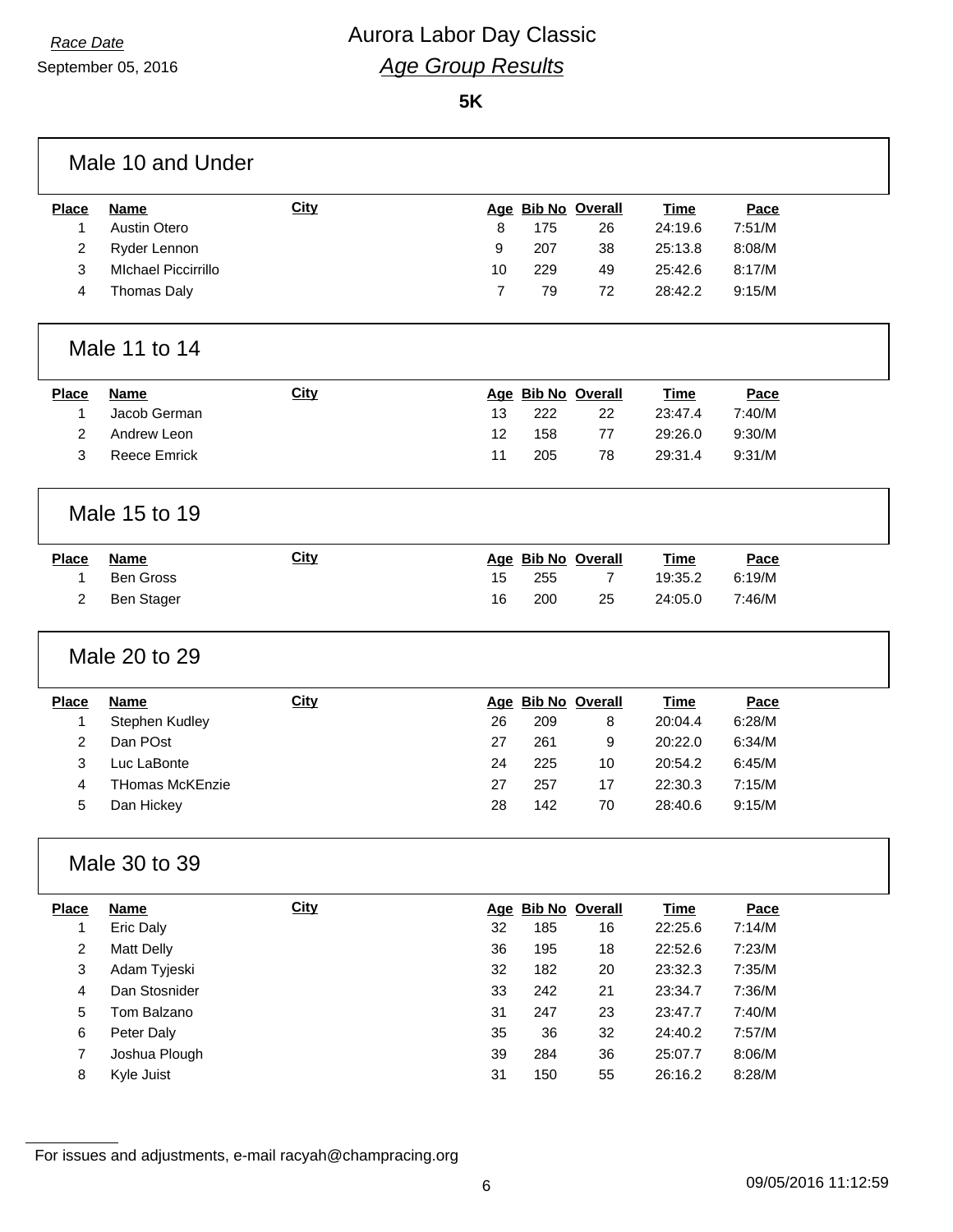### *Race Date* **Aurora Labor Day Classic** *Age Group Results*

**5K**

|                | Male 30 to 39       |             |    |     |                    |             |         |
|----------------|---------------------|-------------|----|-----|--------------------|-------------|---------|
| <b>Place</b>   | <b>Name</b>         | <b>City</b> |    |     | Age Bib No Overall | <b>Time</b> | Pace    |
| 9              | Josh Taylor         |             | 38 | 212 | 76                 | 29:17.2     | 9:27/M  |
| 10             | Tim Daly            |             | 30 | 187 | 105                | 36:14.0     | 11:41/M |
| 11             | Nathan Gay          |             | 30 | 197 | 120                | 42:25.6     | 13:41/M |
|                | Male 40 to 49       |             |    |     |                    |             |         |
| <b>Place</b>   | <b>Name</b>         | <b>City</b> |    |     | Age Bib No Overall | <b>Time</b> | Pace    |
| 1              | Joshua Barry        | Aurora OH   | 42 | 248 | 5                  | 18:43.1     | 6:02/M  |
| 2              | Stephen Godale      |             | 47 | 136 | 6                  | 18:45.1     | 6:03/M  |
| 3              | Ron Swiger          |             | 41 | 233 | 12                 | 21:40.7     | 6:59/M  |
| 4              | Joe Leon            |             | 42 | 157 | 28                 | 24:24.2     | 7:52/M  |
| 5              | Ben Plough          |             | 41 | 283 | 34                 | 24:43.1     | 7:58/M  |
| 6              | Tom Mylott          |             | 48 | 231 | 48                 | 25:40.8     | 8:17/M  |
| 7              | Tim Logan           |             | 44 | 161 | 50                 | 25:45.5     | 8:18/M  |
| 8              | Frank Bigowsky      |             | 40 | 263 | 66                 | 28:07.4     | 9:04/M  |
| 9              | <b>Ted Otero</b>    |             | 40 | 172 | 67                 | 28:11.6     | 9:05/M  |
| 10             | <b>Ryan Tietz</b>   |             | 40 | 245 | 73                 | 28:49.9     | 9:18/M  |
| 11             | Dan Kieta           |             | 43 | 241 | 86                 | 31:07.1     | 10:02/M |
|                | Male 50 to 59       |             |    |     |                    |             |         |
| <b>Place</b>   | <b>Name</b>         | <b>City</b> |    |     | Age Bib No Overall | <b>Time</b> | Pace    |
| 1              | <b>Curt Bachus</b>  |             | 51 | 6   | 4                  | 18:10.3     | 5:52/M  |
| $\overline{c}$ | Paul Yoe            |             | 53 | 228 | 27                 | 24:21.4     | 7:51/M  |
| 3              | Tim Fortin          |             | 54 | 128 | 29                 | 24:27.5     | 7:53/M  |
| 4              | <b>Tugrul Uysal</b> |             | 53 | 184 | 33                 | 24:42.8     | 7:58/M  |
| 5              | Mike Varga          |             | 51 | 202 | 37                 | 25:13.8     | 8:08/M  |
| 6              | Jay Hawkins         |             | 55 | 141 | 45                 | 25:30.7     | 8:14/M  |
| 7              | Paul Horvath        |             | 55 | 147 | 52                 | 26:00.2     | 8:23/M  |
| 8              | Mike Diamond        |             | 57 | 232 | 53                 | 26:07.5     | 8:25/M  |
| 9              | Rob Strusnider      |             | 53 | 243 | 56                 | 26:39.9     | 8:36/M  |
| 10             | <b>Gary Darrow</b>  |             | 53 | 85  | 59                 | 26:55.4     | 8:41/M  |
| 11             | Anthony POst        |             | 59 | 260 | 68                 | 28:26.7     | 9:10/M  |
| 12             | <b>Chuck Viers</b>  |             | 53 | 218 | 75                 | 29:02.8     | 9:22/M  |
| 13             | Mark Ollis          |             | 55 | 170 | 109                | 37:22.1     | 12:03/M |
|                | Male 60 and Over    |             |    |     |                    |             |         |
| <b>Place</b>   | <b>Name</b>         | <b>City</b> |    |     | Age Bib No Overall | <b>Time</b> | Pace    |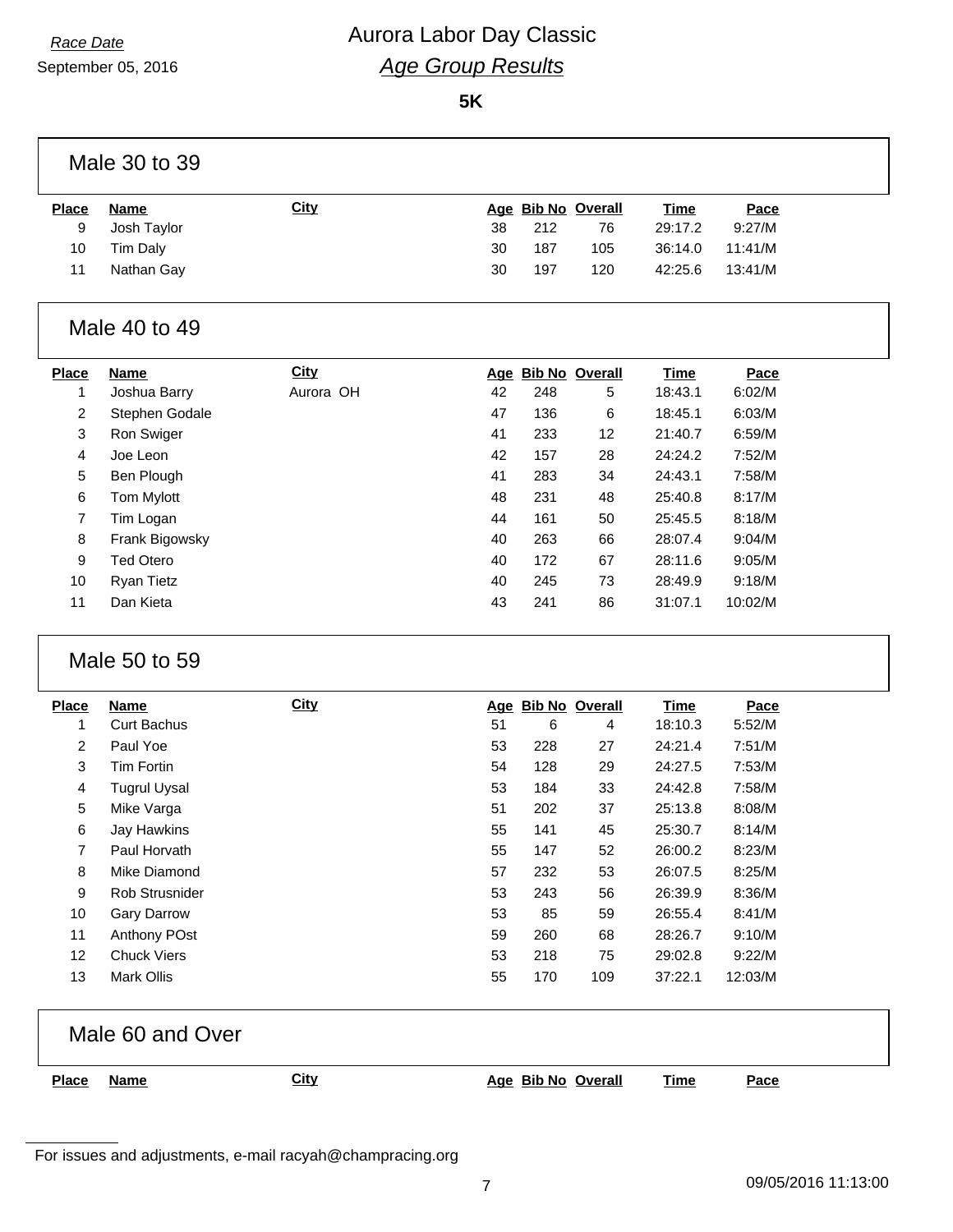September 05, 2016

# *Race Date* **Aurora Labor Day Classic** *Age Group Results*

**5K**

|              | Male 60 and Over     |            |    |                    |     |         |         |
|--------------|----------------------|------------|----|--------------------|-----|---------|---------|
| <b>Place</b> | Name                 | City       |    | Age Bib No Overall |     | Time    | Pace    |
|              | Dave Pachesko        |            | 60 | 176                | 15  | 22:16.4 | 7:11/M  |
| 2            | John Plough          | Ravenna OH | 68 | 285                | 43  | 25:20.5 | 8:10/M  |
| 3            | Kim Bellian          |            | 62 | 35                 | 46  | 25:37.2 | 8:16/M  |
| 4            | Jim Frajter          |            | 60 | 196                | 58  | 26:53.5 | 8:40/M  |
| 5            | Edward Rockwood      |            | 61 | 178                | 74  | 28:54.7 | 9:19/M  |
| 6            | Dick Stager          |            | 60 | 198                | 83  | 30:59.2 | 10:00/M |
| 7            | <b>Martin Hydell</b> |            | 73 | 149                | 94  | 33:01.1 | 10:39/M |
| 8            | Mark Muroski         |            | 62 | 168                | 96  | 33:29.5 | 10:48/M |
| 9            | Lyle McGregor        |            | 62 | 223                | 118 | 41:05.8 | 13:15/M |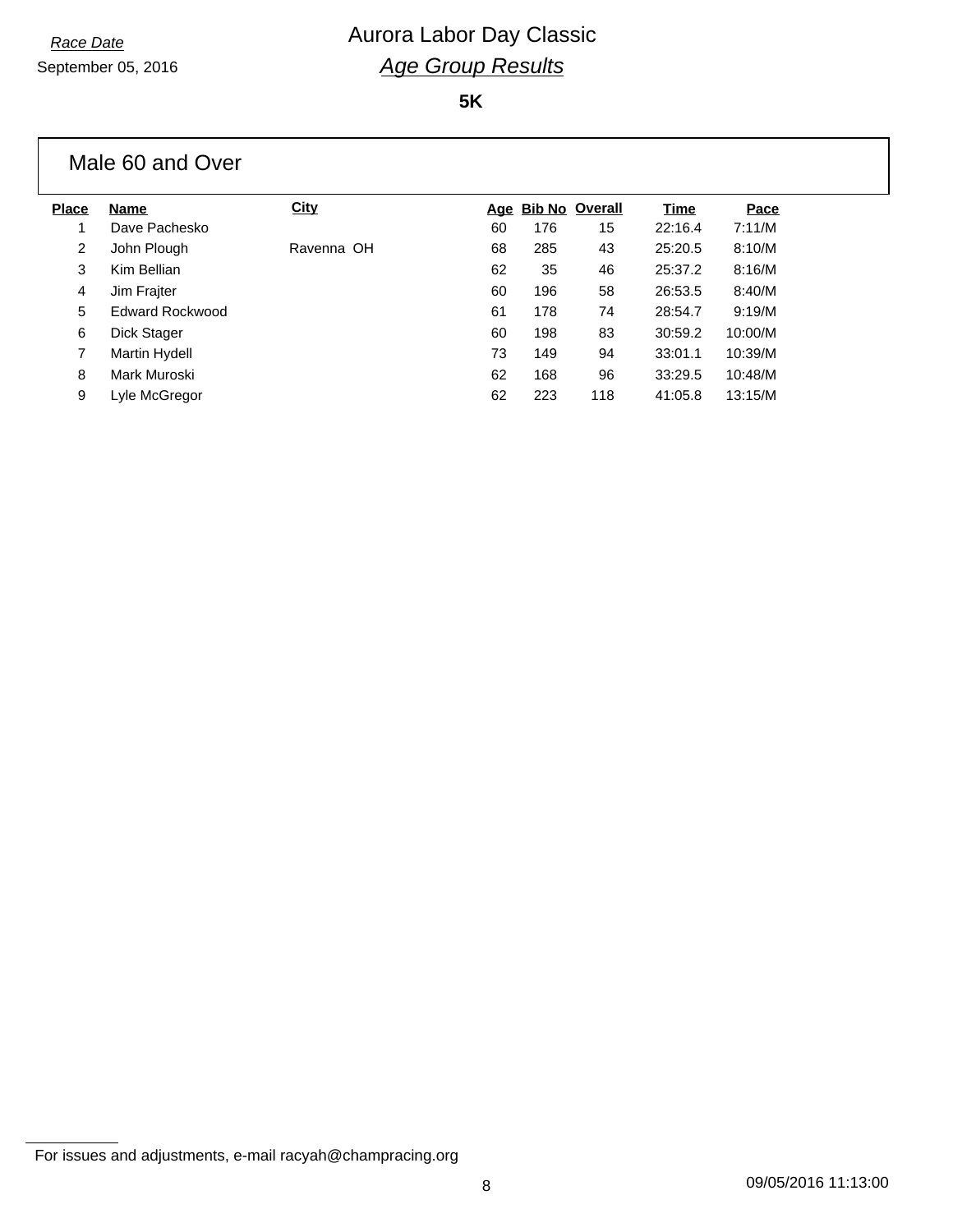# *Race Date* **Aurora Labor Day Classic** *Age Group Results*

**5K Walk**

|              | Female 40 and Under |      |    |           |                    |           |         |
|--------------|---------------------|------|----|-----------|--------------------|-----------|---------|
| <b>Place</b> | Name                | City |    |           | Age Bib No Overall | Time      | Pace    |
|              | Molly Loggins       |      | 32 | 165       | 3                  | 47:04.1   | 15:11/M |
| 2            | Kara Kralik         |      | 32 | 156       | 6                  | 58:42.4   | 18:56/M |
|              | Female 41 and Over  |      |    |           |                    |           |         |
| --           | .                   |      |    | _ _ _ _ _ | . .                | $- \cdot$ |         |

| <b>Place</b> | Name           | <u>City</u> |    |     | Age Bib No Overall | <u>Time</u> | Pace    |
|--------------|----------------|-------------|----|-----|--------------------|-------------|---------|
|              | 1 Joyce Fortin |             | 55 | 144 |                    | 41:17.7     | 13:19/M |
|              | Keri DiMichele |             | 60 | 105 | 5                  | 58:42.2     | 18:56/M |
|              | Adele Fini     |             | 43 | 262 |                    | 1:02:18.3   | 20:06/M |